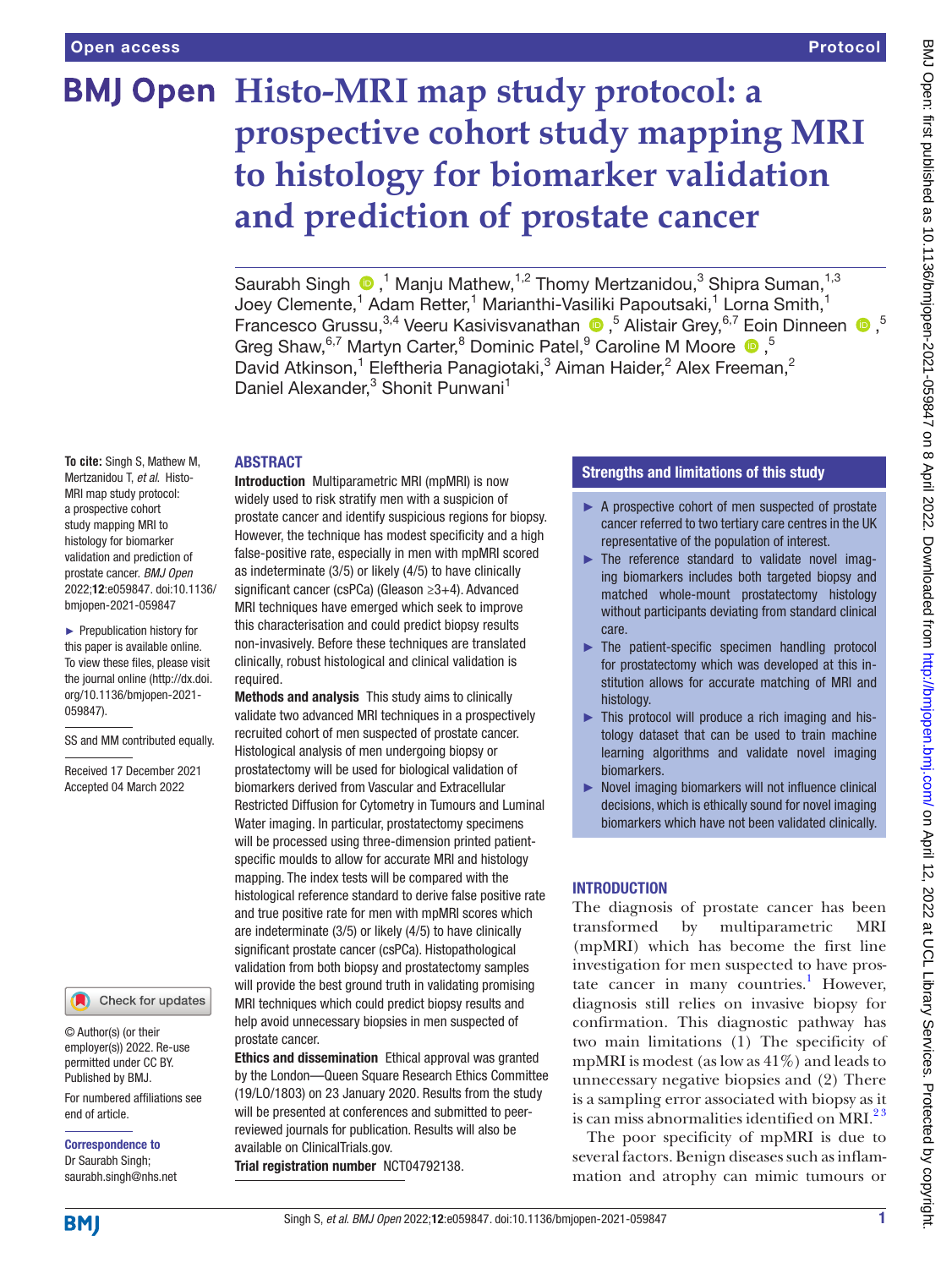make tumours less conspicuous leading to indeterminate results when assessed by radiologists. $4-6$  The mpMRI study is assessed qualitatively rather than quantitatively to determine the presence of clinically significant cancer (csPCa) which causes interobserver variation and subjectivity. Both these factors can lead to a high false-positive rate in men who undergo biopsy after assessment of their mpMRI. Results from a recent trial at our institution showed that men undergoing biopsy with mpMRI scores of Likert 3 (indeterminate for csPCa) and Likert 4 (likely to have csPCa) had false-positive rates of 85% and 40%, respectively.<sup>[7](#page-6-3)</sup> However, when mpMRI is scored as highly likely to have csPCa (Likert 5/5), the percentage of false positives is low at 2%.<sup>[7](#page-6-3)</sup> Therefore, there is a clinical need for biomarkers to better stratify men with Likert 3 or Likert 4 mpMRI scores to reduce false positives without missing men with csPCa.

Advanced MRI techniques designed specifically for the prostate aim to improve cancer detection and characterisation by inferring microstructural information from the whole prostate non-invasively. Vascular, Extracellular and Restricted Diffusion for Cytometry in Tumours (VERDICT MRI) is a specifically designed diffusion technique based on prostate histology that derives estimates of histological parameters non-invasively.<sup>89</sup> Technical validation and early biological validation have been achieved with results outperforming standard diffusion sequences.<sup>10 11</sup> Luminal IndexImaging (LWI) is an advanced T2-based technique that has similarly been technically and biologically validated.<sup>12</sup> Quantitative evaluation of both these techniques could assist radiologists to reduce false positives when mpMRIs are scored as Likert 3 or 4 on the likelihood of csPCa.

Histological validation from biopsy alone has limitations of only validating small regions of the prostate. In contrast, histological validation from prostatectomy specimens leads to a selection bias where men with abnormal prostates are selected rather than those men who may have indolent or benign diseases. Furthermore, the prostate can be sliced in a different axis in histopathology compared with imaging which causes imperfect matching and poor validation. A patient-specific specimen handling for prostatectomy specimens can overcome these limitations and allow better matching of MRI and whole-mount histopathology.<sup>[13](#page-6-7)</sup>

In this study, both biopsy and MRI matched wholemount histology from prostatectomy will be used for clinical validation of novel MRI techniques in a prospective cohort of men suspected of prostate cancer. In particular, the impact of index tests on the false positive rate in men who are scored Likert 3 or 4 and underwent biopsy or prostatectomy will be evaluated. The decision to biopsy or recommendation for prostatectomy will not be influenced by the novel MRI techniques being validated.

# METHODS AND ANALYSIS Study Design

Histo-MRI is an observational, prospective, cohort study recruiting men with clinical suspicion of prostate cancer from two centres: University College London Hospital (UCLH) and Barts Health. The index tests (VERDICT MRI and LWI) and standard of care mpMRI will be performed at one centralised centre (UCLH). The study opened for recruitment in October 2020 and the anticipated study end date is October 2023. Participants will undergo the both tests before undergoing biopsy if indicated by the standard test. The index tests will not be used to select patients for biopsy. If a recruited participant is diagnosed with prostate cancer and chooses to undergo prostatectomy, the prostate specimen will undergo a specific specimen handling protocol designed to align histopathology to MRI [\(figure](#page-2-0) 1).

The primary objective is to assess whether the index tests can reduce false positives from mpMRI by 20% for men undergoing biopsy or biopsy and prostatectomy. Clinically significant prostate cancer (csPCa) for biopsies is defined as any single biopsy core containing Gleason grade 3+4 or above. For prostatectomy, csPCa is defined as the predominant grade of 3+4 or above in the same matched region on whole mount histology as the abnormality on MRI.

The secondary objectives will examine the proportions of true positive lesions from the index tests.

Exploratory analyses will determine the correlation of VERDICT and LWI parameters to histological parameters. For VERDCIT MRI: fractional intracellular fraction (FIC) to fractional histological intracellular component, fractional extracellular extravascular space to histological glandular and stromal component and fractional vascular volume (FVASC) to histological vascular component. For LWI, luminal water fraction (LWF) will be correlated to luminal space fraction.

Matched MR and histology images will be used as training data for machine learning algorithms. The algorithms will be used to solve a variety of regression problems where the input is MRI and the output is the histological features in each voxel or the full histological image appearance itself, building on previous work from our group. [14–16](#page-6-8)

# **Participants**

Participants will be approached consecutively from Urology clinics at the point of referral from two centres: UCLH Foundation Trust, London, UK and Barts Health, London, UK. Inclusion and exclusion criteria are stated in [box](#page-2-1) 1. Informed consent will be obtained on the day of the index test and participants will be given at least 24 hours before being consented to consider participation.

# Index tests

The index tests of VERDICT MRI and LWI will be performed on a 3T MRI scanner (Achieva or Ingenia, Philips Healthcare, Best, Netherlands). Sequence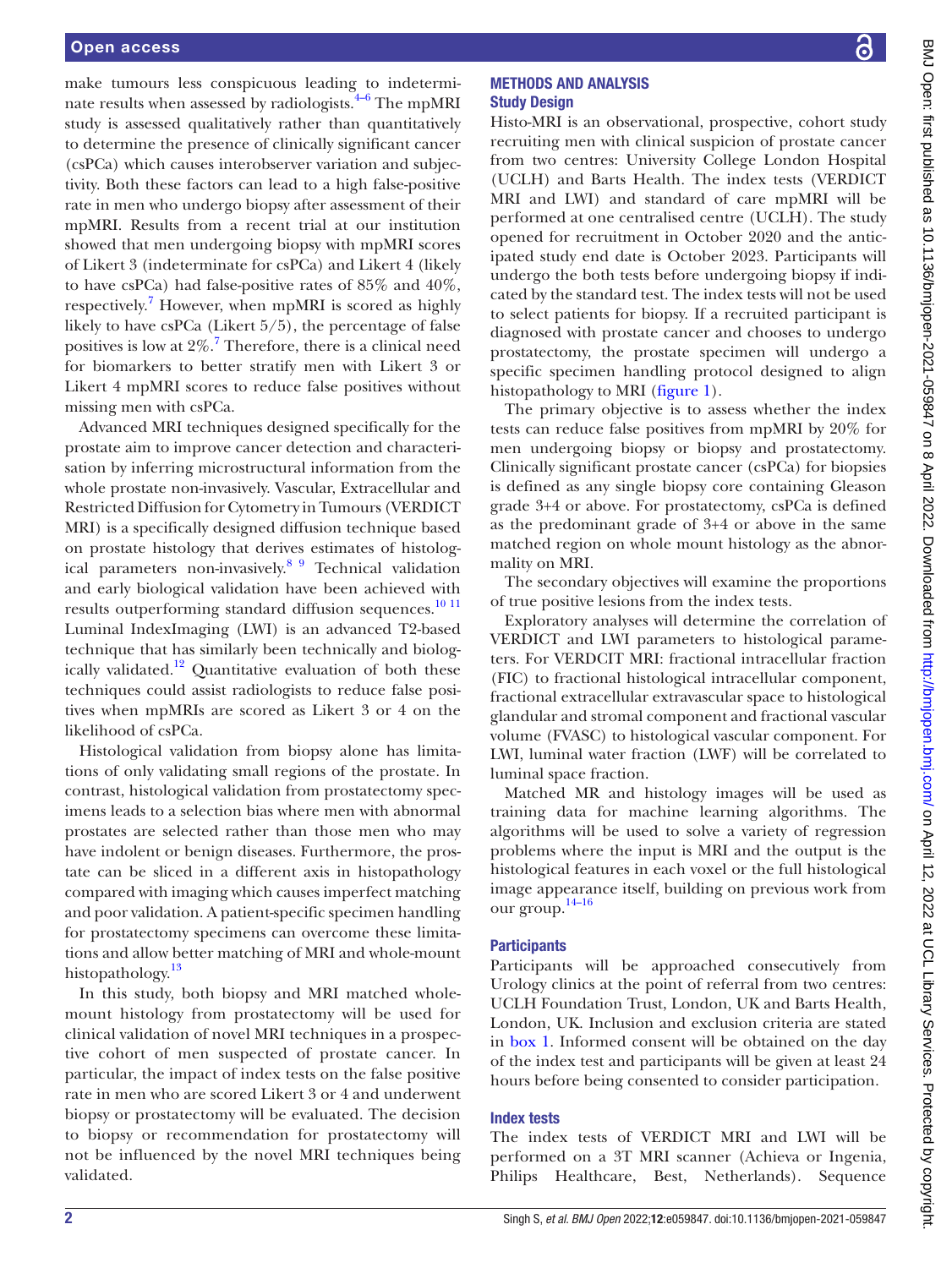

<span id="page-2-0"></span>Figure 1 Protocol for matching MRI to Whole mount histology. The participant's prostate is contoured by a radiologist on preoperative imaging ('in vivo MRI') slice by slice. Based on these contours, a mould specific to the participant's prostate is 3D printed. The 'reference slice' is predefined based on the location of the tumour. After prostatectomy, the prostate is scanned in the mould ('ex-vivo MRI'). The prostate is sectioned first at the predefined reference slice. The remainder of the prostate is then sliced as standard. Stained 'whole Mount histology' is then matched with ex vivo and in vivo imaging. 3D, three dimensions.

parameters are detailed in tables [1 and 2.](#page-3-0) These will be additional to the clinical multiparametric sequence. Total scan time will be a maximum of 1 hour.

The VERDICT MRI technique has been described in previous publications<sup>[11](#page-6-9)</sup>; a summary is given below. VERDICT uses a pulse-gradient spin-echo sequence acquired with a 32-channel cardiac coil with b values of 90–3000 s/mm<sup>2</sup> in 3 orthogonal directions. For b=90 s/ mm<sup>2</sup>, the number of signal averages (NSA) was 4 and for other b values, the NSA was 6. The voxel size is 1.3×1.3×5 mm, matrix size= $176\times176$ . A b=0 s/mm<sup>2</sup> image for every echo time (TE) is acquired to mitigate T2 dependence. After processing, estimates of intracellular volume fraction (FIC), extravascular extracellular volume fraction (EES), vascular volume fraction (FVASC) are generated by a previously described method.<sup>17</sup>

LWI comprises of a multiecho spinecho sequence with an echo spacing of 31.25 ms and repetition time (TR) of

## Box 1 Inclusion, exclusion and withdrawal criteria

<span id="page-2-1"></span>Patient inclusion criteria

Biopsy naïve men with clinical suspicion of prostate cancer.

# Patient exclusion criteria

Men unable to have an MRI scan or in whom artifactartefact would reduce quality of MRI.

Men unable to given informed consent.

Previous treatment of prostate cancer (surgery, radiotherapy, hormone treatment).

Previous biopsy.

Withdrawal criteria Images inadequate for analysis. 8956 msec. The field of view (FOV) is 180×180 mm and acquired voxel size= $0.9\times0.9\times3.5$  mm with a scan duration of 5 min 50 s. LWF values for lesions identified on mpMRI will be calculated after data processing by a previously described method[.7](#page-6-3)

#### Data analysis

Reporting of clinical mpMRI will follow standard of care and be reported by Uro-radiologists based at UCLH on an ordinal Likert scale (1–5): 1—tumour highly unlikely, 2—tumour unlikely, 3—equivocal, 4—tumour likely and 5—tumour highly likely. If the mpMRI study is reported as Likert three or four and the patient is offered a biopsy, a radiologist (blinded to biopsy results/histopathology) will use the pictorial report to derive index test quantitative parameters: FIC for VERDICT MRI and LWF from LWI. Thresholds of index test parameters based on previous work from the INNOVATE trial will be applied to deter-mine whether a lesion is positive or negative.<sup>[7](#page-6-3)</sup> This will be compared with a histological reference standard allowing assessment of false positive rate, sensitivity and specificity.

#### Reference standard

The reference standard for those men who undergo biopsy and/or prostatectomy will be histopathological diagnosis ([figure](#page-5-0) 2). Abnormal regions identified by clinical mpMRI will be targeted at biopsy. Men who elect to have prostatectomy after positive biopsy will be processed by a published specimen handling protocol developed at our institution.<sup>13</sup> Histology from biopsy and prostatectomy specimens will be assessed by two histopathologists blinded to MRI findings. Gleason grade for targeted biopsy and matched prostatectomy whole block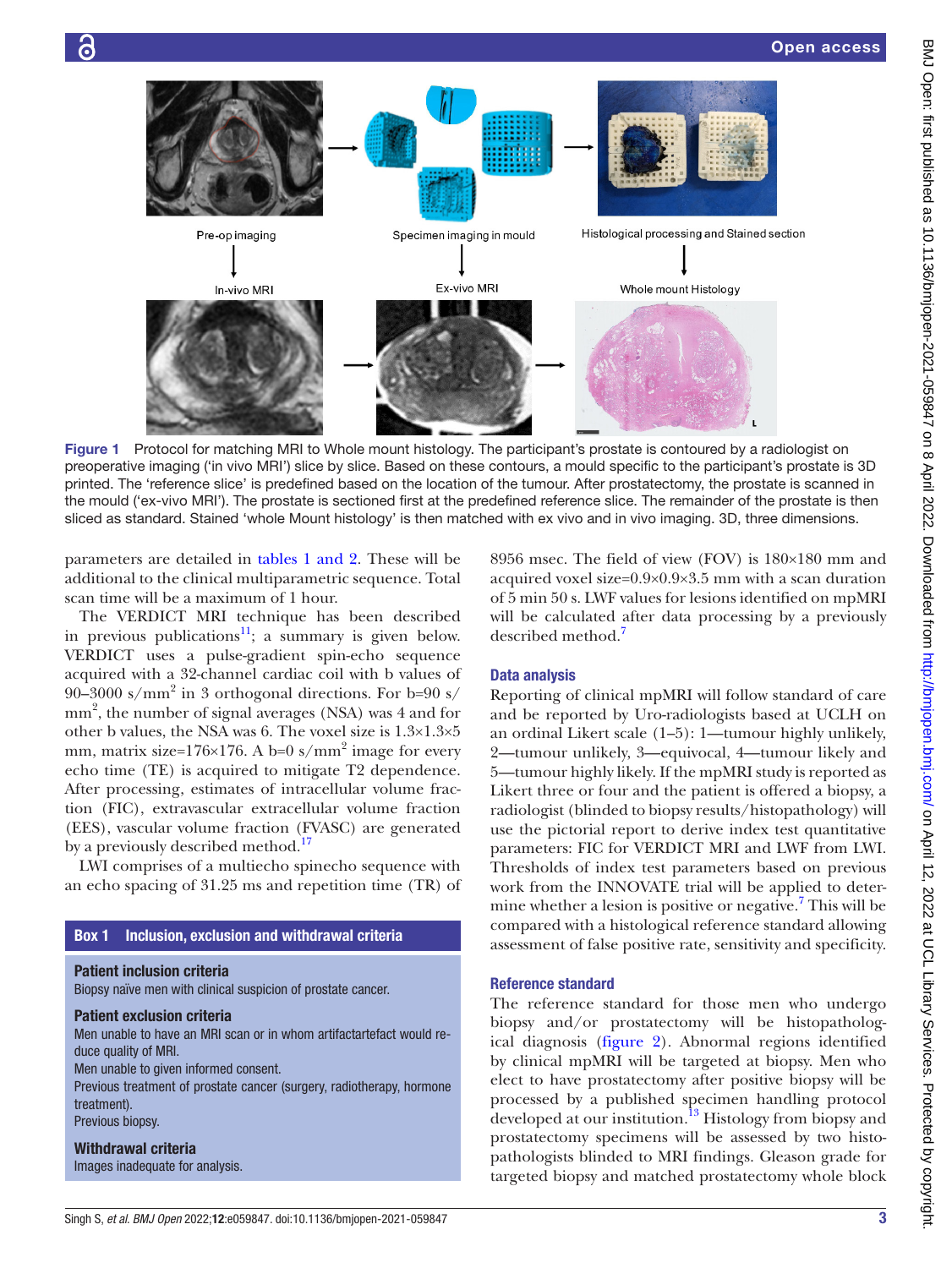<span id="page-3-0"></span>

| Table 1 Sequence parameters for Verdict MRI |                         |                        |  |
|---------------------------------------------|-------------------------|------------------------|--|
| <b>Verdict MRI</b>                          |                         |                        |  |
| <b>MR</b> scanner                           | Achieva (3T)            | Ingenia (3T)           |  |
| Receive coil (s)                            | 32 channel Cardiac coil | Body coils             |  |
| Sequence                                    | DWI SE EPI single shot  | DWI SE EPI single shot |  |
| Field of view (mm)                          | 220                     | 220                    |  |
| No of slices                                | 14                      | 14                     |  |
| Slice thickness (mm)                        | 5                       | 5                      |  |
| Slice gap (mm)                              | $\pmb{0}$               | $\mathbf 0$            |  |
| phase encoding direction                    | AP                      | AP                     |  |
| Reconstructed matrix                        | 176×176                 | 176×176                |  |
| Reconstructed pixel size (mm)               | 1.25                    | 1.25                   |  |
| <b>b-values</b>                             | 0.3000                  | 0.3000                 |  |
| Repetition time (TR) range, actual (ms)     | 3349-10 000,2260        | 3349-10 000, 6292      |  |
| Echo time (TE) (ms)                         | 80                      | 87                     |  |
| Water fat shift WFS(pix)/Bandwidth(Hz)      | 49.09/8.8               | 57.54/7.5              |  |
| DELTA/delta (ms)                            | 38.8/18.9               | 43.4/20.0              |  |
| No of signal averages                       | 6                       | 6                      |  |
| <b>b-values</b>                             | 0.2000                  | 0.2000                 |  |
| TR range, actual (ms)                       | 2000-10000, 3897        | 2000-10000, 6699       |  |
| TE(ms)                                      | 67                      | 75                     |  |
| WFS(pix)/BW(Hz)                             | 49.09/8.8               | 57.55,7.5              |  |
| DELTA/delta (ms)                            | 32.3/12.4               | 37.4, 14.0             |  |
| Number of signal averages                   | 6                       | 6                      |  |
| <b>b-values</b>                             | 0.1500                  | 0.1500                 |  |
| TR range, actual (ms)                       | 2000-10000, 2398        | 2000-10000, 2967       |  |
| TE(ms)                                      | 90                      | 94                     |  |
| WFS(pix)/BW(Hz)                             | 49.09/8.8               | 58.05, 7.5             |  |
| DELTA/delta (ms)                            | 43.8/23.9               | 46.9, 23.3             |  |
| Number of signal averages                   | 6                       | 6                      |  |
| b-values                                    | 0.500                   | 0.500                  |  |
| TR range, actual (ms)                       | 2482-10000, 2482        | 2000-10000, 2229       |  |
| TE(ms)                                      | 65                      | 68                     |  |
| WFS(pix)/BW(Hz)                             | 49.06/8.8               | 58.05, 7.5             |  |
| DELTA/delta (ms)                            | 31.3, 11.4              | 33.9, 10.3             |  |
| Number of signal averages                   | 6                       | 6                      |  |
| b-values                                    | 0.90                    | 0.90                   |  |
| TR range, actual (ms)                       | 2482-10000, 2482        | 2000-10000, 2024       |  |
| TE (ms)                                     | 50                      | 54                     |  |
| WFS(pix)/BW(Hz)                             | 49.09,8.8               | 57.54, 7.5             |  |
| DELTA/delta (ms)                            | 23.8/3.9                | 26.9, 3.5              |  |
| No of signal averages                       | 4                       | 4                      |  |
| Acquisition time (minute: second)           | 10:95                   | 17:41                  |  |

DWI SE EPI, Diffusion Weighted Imaging Spin Echo Echo Planar Imaging.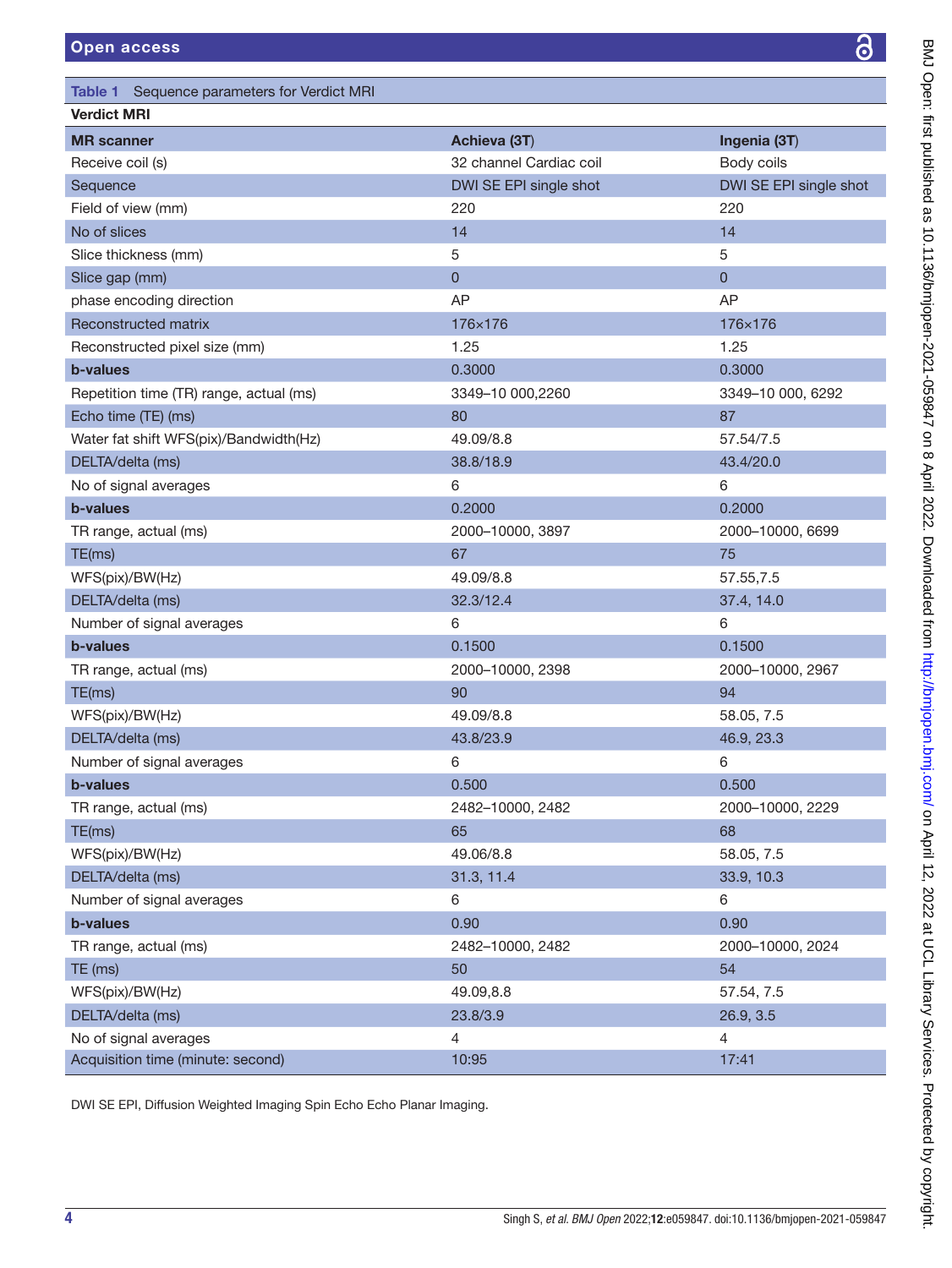| Table 2 Sequence parameters for Luminal Index Imaging MRI |                                           |                                           |  |  |
|-----------------------------------------------------------|-------------------------------------------|-------------------------------------------|--|--|
| Luminal index imaging                                     |                                           |                                           |  |  |
| <b>MR</b> scanner                                         | <b>Achieva</b>                            | Ingenia                                   |  |  |
| Receive coil (s)                                          | 32 channel Cardiac coil                   | <b>Body Coils</b>                         |  |  |
| <b>Sequence</b>                                           | TSE (multishot)                           | <b>FSE</b>                                |  |  |
| FOV (mm)                                                  | 180                                       | 180                                       |  |  |
| N of slices                                               | 19                                        | 19                                        |  |  |
| Slice thickness (mm)                                      | 3.5                                       | 3.5                                       |  |  |
| Slice gap (mm)                                            | 0.35                                      | 0.35                                      |  |  |
| Phase encoding direction                                  | Right Left                                | <b>Right Left</b>                         |  |  |
| Reconstructed matrix (read)                               | 224×224                                   | 224×224                                   |  |  |
| Reconstructed pixel size (mm<br>$x$ mm $)$                | $0.94 \times 0.94$                        | $0.94 \times 0.94$                        |  |  |
| Echo times (ms)                                           | 31.25/62.5/93.8/125/156.3/187.5/218.8/250 | 31.25/62.5/93.8/125/156.3/187.5/218.8/250 |  |  |
| Repetition time (ms)                                      | Shortest (7676 ms)                        | Shortest (7676 ms)                        |  |  |
| No of echoes                                              | 8                                         | 8                                         |  |  |
| Receive bandwidth                                         | WFS 2.99 / (144.8.6 Hz/px)                | WFS 2.99 / (144.8.6 Hz/px)                |  |  |
| No of signal averages                                     |                                           | 1                                         |  |  |
| Turbo factor                                              | 8                                         | 8                                         |  |  |
| Acquisition time (minute:<br>second)                      | 06:44                                     | 05:39                                     |  |  |

FSE, Fast Spin Echo; TSE, Turbo Spin Echo; WFS, water fat shift.

section will be analysed and ascribed a Gleason score on consensus. Assessors of the reference standard will be blinded to MRI results. If there is a disagreement in histological assessment for a participant who undergoes both targeted biopsy and prostatectomy, the prostatectomy lesion grading will supersede.

For patients who undergo prostatectomy, in order to match MRI slices to histopathology, a patient-specific specimen handling protocol is to be used<sup>13</sup> ([figure](#page-2-0) 1). This protocol is needed because in standard histological processing there are changes in orientation after cutting and sampling which are difficult to account for when matching standard whole mount histology to MRI ([figure](#page-2-0) 1). We create a personalised three-dimension printed mould for men undergoing prostatectomy using their preoperative MRI images (T2W imaging) in order to allow for predictable sectioning.

After surgical removal of the prostate the specimen will be positioned in the mould and scanned in a 3T MRI scanner. This will facilitate the matching between preoperative MRI and histology.

The mould defines a reference slice which has two cutting planes spaced 5 mm apart. A twin bladed knife is used to cut a 5 mm slice predefined from the mould. The rest of the prostate is then sliced at 5 mm thickness as per standard laboratory protocol. Whole mount sections are then processed for H&E staining. Additional immunohistochemical staining for vascular and stromal structures will be performed to aide in mapping with the index tests.

The matched whole mount histology slice will be assessed and used to determine whether an MRI lesion was positive (≥Gleason 3+4) or negative (≤Gleason 3+3 or negative).

## Statistical analyses

A sample size of 128 subjects achieves a 90% power to detect a difference of 20% in the proportion of false positives between the index tests (0.45) and standard test (0.65). This calculation uses a two-sided Pearson  $\chi^2$  test with a significance level of 0.05 and confidence level of 95%. We anticipate a biopsy rate of 57% in the cohort and of those biopsied, 75% to be scored Likert 3 or 4, based on results from the recent INNOVATE trial at our institution.<sup>[7](#page-6-3)</sup> Therefore, a sample size of 300 will provide sufficient power, with an estimated 171 men predicted to have biopsy and of these men, 128 to have a Likert score of 3 or 4.

Approximately 800 patients undergo prostatectomy per year at UCLH and 150 are referred from Barts Health National Health Service(NHS) trust. We estimate in a sample size of 300, approximately 50 patients will elect to have a prostatectomy based on clinical experience and recruitment in other studies carried out at our institution.

The difference in proportion of false positives and true positives for the index test will be compared with the standard test (mpMRI) using a  $\chi^2$  test. Correlation coefficients will be used to determine the correlation between index test parameters and histological measures.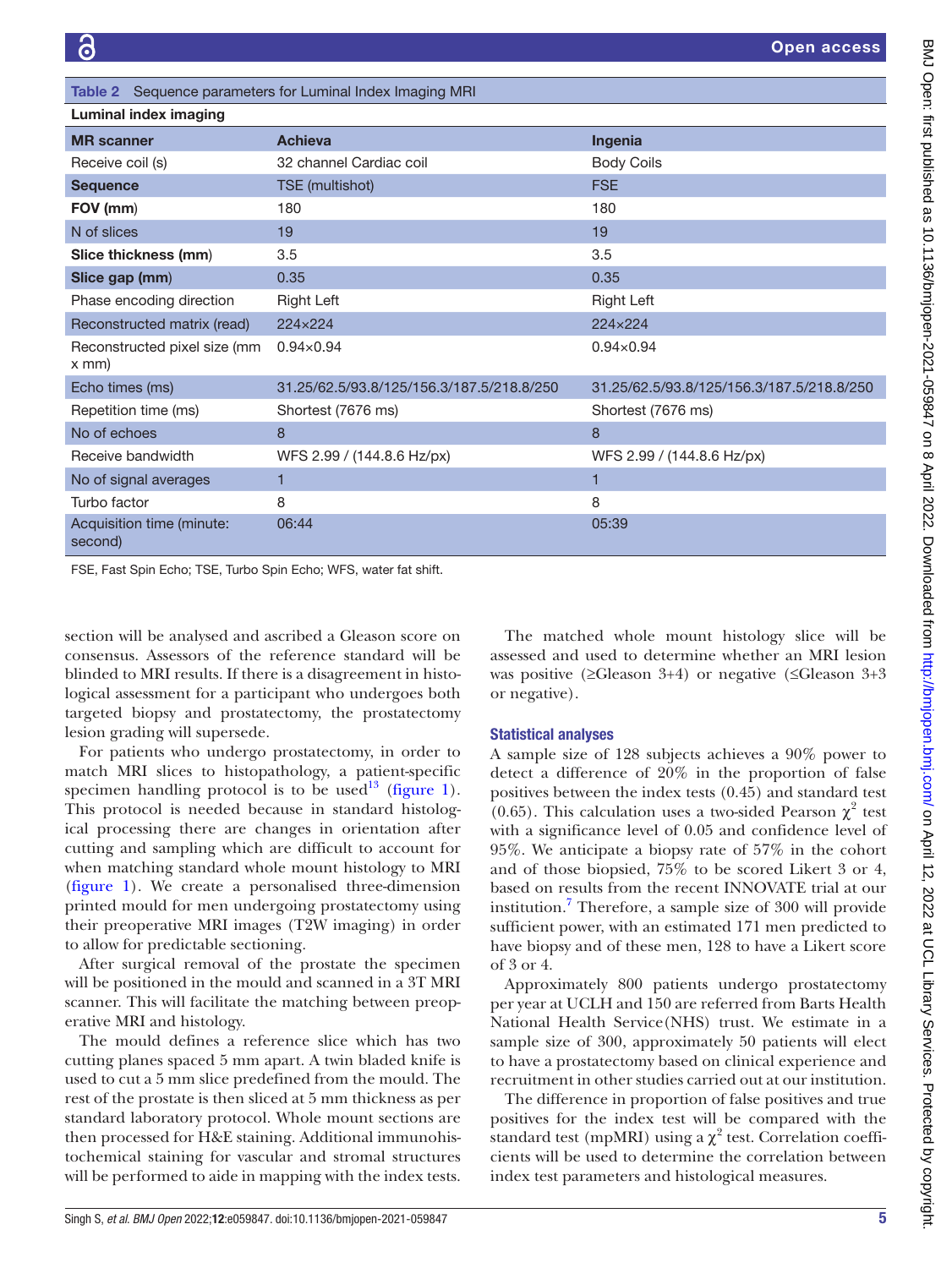



Figure 2 Reference standard flow chart reference standard derived from multiparametric MRI (mpMRI) and histology for index tests. Histology refers to either a positive biopsy core in a targeted lesion or positive lesion on matched MRI and whole mount histology from prostatectomy. Histology from prostatectomy supersedes targeted biopsy.

# Patient and public involvement

There has been no formal involvement of the patient group or public in the design of this protocol. However, participant feedback from recent research studies such as  $\widehat{\text{INNOVATE}}^7$  has informed the study design. For instance, participants will be offered research scans on the same appointment date as their hospital appointment for convenience.

# **DISCUSSION**

Histology remains the gold standard of prostate cancer diagnosis and therefore represents the best reference standard for novel MRI techniques. This observational study aims to test the predictive capabilities of novel MRI techniques without compromising on standard clinical care. Furthermore, matched MRI and histological data will provide a rich data set for training machine learning algorithms.

This study design has some limitations. Biopsy decisions will not be influenced by the index tests therefore we cannot determine their true sensitivity and specificity. However, at this stage of biomarker development, prospective validation of thresholds derived from a

<span id="page-5-0"></span>previous study is required before biopsy decisions could be determined by the index tests.<sup>[7](#page-6-3)</sup> Given the high negative predictive value of mpMRI, $^{18}$  19 it would also lead to unnecessary morbidity if patients with negative mpMRI are biopsied. The inherent sampling error with biopsies is also a limitation of this study in men who do not undergo prostatectomy. However, if only men undergoing prostatectomy were selected in this study, histological validation will be limited by spectrum bias where more aggressive tumours are selected.

The results of this study may not be generalisable to other centres. The two index tests have been optimised on scanners from the same vendor. Formal reproducibility studies are required to assess whether the index tests perform as well on different systems before multicentre trials can be performed.<sup>20</sup>

# **CONCLUSION**

Histo-MRI is a prospective, observational study, which aims to test the potential value of novel MRI techniques in diagnosis of significant prostate cancer in men that undergo biopsy following mpMRI. The results of this study will provide histological validation for novel MRI